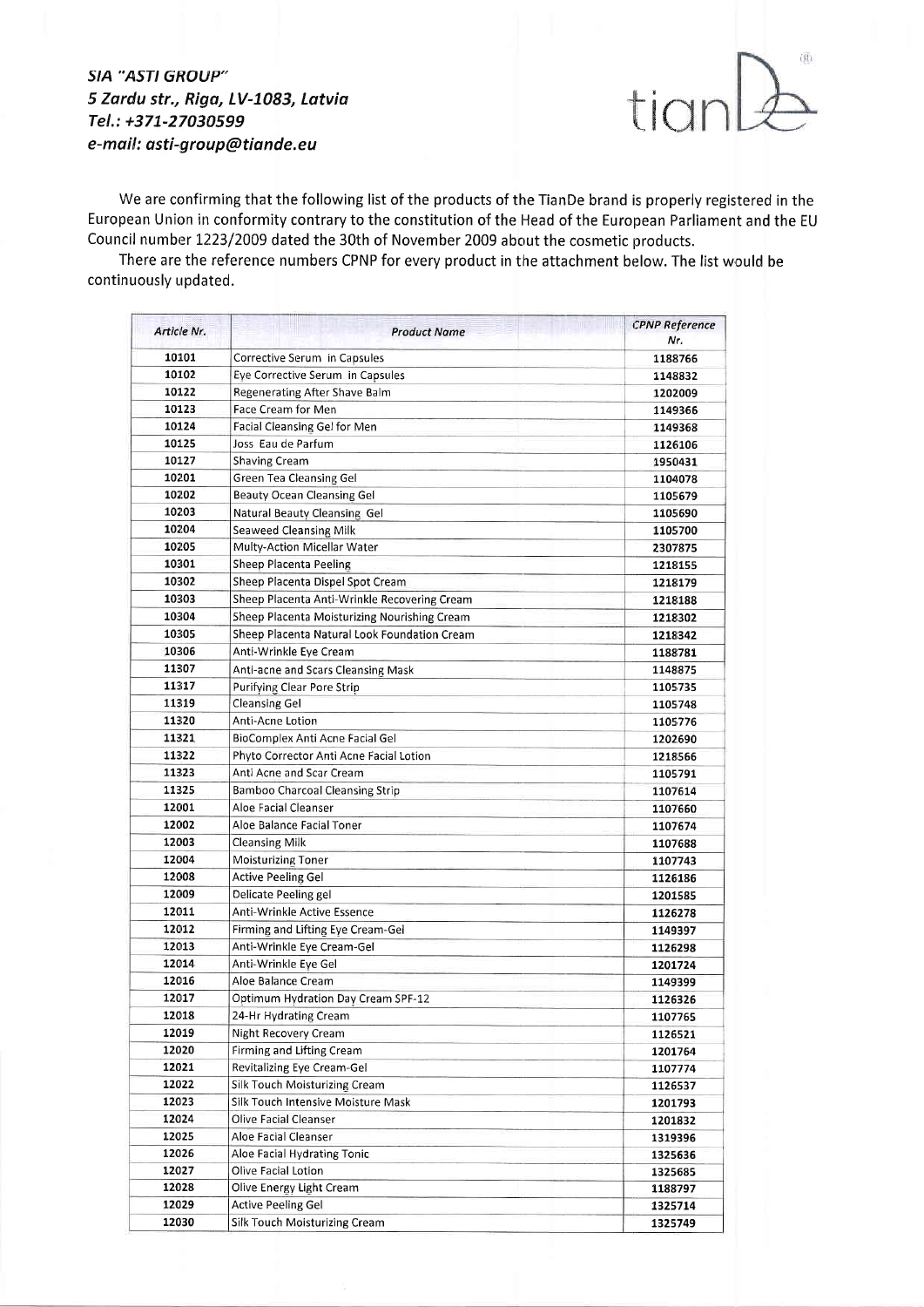| 12106 | Intensive Eye Skin Complex Tibetan Herbs             | 1233739 |
|-------|------------------------------------------------------|---------|
| 12107 | Peeling                                              | 1126546 |
| 12108 | Anti-Wrinkle Cleansing Milk                          | 1126561 |
| 12109 | Multi-Action Lotion                                  | 1202091 |
| 12110 | Anti-Wrinkle Nourishing Mat-Effect Cream             | 1202107 |
| 12111 | <b>Efficiently Moisturizing Cream</b>                | 1202136 |
| 12112 | <b>Facial Peeling</b>                                | 2041809 |
| 12113 | <b>Facial Cleansing Milk</b>                         | 2041819 |
| 12114 | Multi-Action Facial Lotion                           | 2041822 |
|       |                                                      |         |
| 12115 | Anti-Wrinkle Nourishing Facial Cream                 | 2041831 |
| 12116 | Tibetan Herbs Efficiently Moisturizing Facial Cream  | 2041840 |
| 12201 | <b>Transdermal Complex Lifting Effect</b>            | 1233847 |
| 12202 | <b>Botox Effect Transdermal Complex</b>              | 1233892 |
| 12701 | Delicate Cleanser                                    | 1326032 |
| 12703 | <b>Intensive Lifting Cream</b>                       | 1107786 |
|       |                                                      |         |
| 12704 | Lifting Eye Contour Cream                            | 1149430 |
| 12705 | Firming Face and Neck Emulsion                       | 1149431 |
| 12706 | Anti-Couperose Firming Essence                       | 1149434 |
| 12707 | <b>Facial Contour Sculpting Gel</b>                  | 1149435 |
| 12709 | Crystal Collagen Facial Mask                         | 1048188 |
| 12710 | Crystal Collagen Eyelid Mask                         | 1148920 |
| 12711 | <b>Intensive Lifting Corrective Facial Mask</b>      | 1107904 |
| 12712 |                                                      | 1108022 |
|       | <b>Delicate Moisturizing Toner</b>                   |         |
| 12801 | <b>Express Peeling</b>                               | 1148834 |
| 12802 | <b>Gentle Cleansing Milk</b>                         | 1148784 |
| 12803 | <b>Intensive Hydrating Cream</b>                     | 1148835 |
| 12804 | Anti-Wrinkle Intensive Care Cream                    | 1108842 |
| 12805 | Rejuvenating Energy Emulsion                         | 1148843 |
| 12806 | Anti-Wrinkle Eye Cream-Gel                           | 1148924 |
| 12807 | Lifting Eye Cream-Gel                                | 1148845 |
| 13201 |                                                      |         |
|       | Capillary Restoring Cream                            | 1148788 |
| 13202 | Depigmenting Face Cream                              | 1201867 |
| 13203 | Stop Acne Lotion                                     | 1326046 |
| 13204 | <b>Smoothing Eye Patch</b>                           | 1326062 |
| 13501 | Rejuvenating Day Cream                               | 1202194 |
| 13502 | <b>Nutritious Regenerating Night Cream</b>           | 1202209 |
| 13503 | Smoothing Eye Gel Cream                              | 1148791 |
| 13504 | <b>Revitalizing Tonic</b>                            | 1202256 |
| 13801 | <b>Cleansing Milky Emulsion</b>                      | 1148794 |
|       |                                                      |         |
| 13802 | Refreshing Toner                                     | 1148802 |
| 13803 | Light Facial Moisturizing Cream                      | 1148805 |
| 13804 | Renewal Facial Cream                                 | 1148807 |
| 13805 | <b>Eve Contour Cream</b>                             | 1148808 |
| 14601 | Snail Mucin Multifunction Facial Cream, 10 ml        | 1892978 |
| 14602 | Snail Mucin Multifunction Eye Cream, 10 ml           | 1892982 |
| 14603 | Snail Mucin Face Mask, 20 ml                         | 1893035 |
|       |                                                      |         |
| 14604 | Snail Mucin Regenerating Tonic                       | 1973144 |
| 14701 | Pro Botanic Aloe Vera Gel, 50 g                      | 1847449 |
| 14702 | Pro Botanic Green Tea Facial Blotting Sheets         | 1847454 |
| 14703 | Pro Botanic Revitalizing Alginate Face Phytomask     | 1847458 |
| 14704 | Pro Botanic Comfort and Gloss Face Phytomask         | 1847460 |
| 14705 | Pro Botanic Multivitamin Face Phytomask              | 1847461 |
| 14706 | SPA Phytocomplex for Hands and Heels                 | 1998187 |
| 14707 | Figure Modelling Phyto Body Wrap                     | 1998195 |
| 14708 |                                                      |         |
|       | Hair Force Phytoshampoo                              | 1998203 |
| 14709 | Hair Force Phytomask with Arginine                   | 1998214 |
| 14801 | <b>Botoluxe Eye Contour Filler Cream</b>             | 1847778 |
| 14802 | Revitalizing Anti-Wrinkle Face Gel-Elixir            | 2155477 |
| 14803 | Extra-Moisturizing Anti-Wrinkle Face Gel-Elixir      | 2155483 |
| 14901 | <b>Tremella Refreshing Facial Moisturising Cream</b> | 1893052 |
| 14902 | Lingzhi Intensive Facial Regenerating Cream          | 1895521 |
| 14903 | Goji Facial Rejuvenating Cream for Radiant Skin      | 1895528 |
|       |                                                      |         |
| 14904 | Mangosteen Multifunctional Protective Facial Cream   | 2016933 |
| 14905 | Noni Antioxidant Facial Cream                        | 1895571 |
| 14906 | Tropical Noni Hand Cream                             | 2016947 |
| 14907 | <b>Silk Touch Moisturising Facial Cream</b>          | 2162600 |
| 14908 | <b>Ginseng Facial Firming Cream</b>                  | 2162676 |
| 15102 | <b>Rejuvenating Facial Tonic</b>                     | 2018465 |
|       |                                                      |         |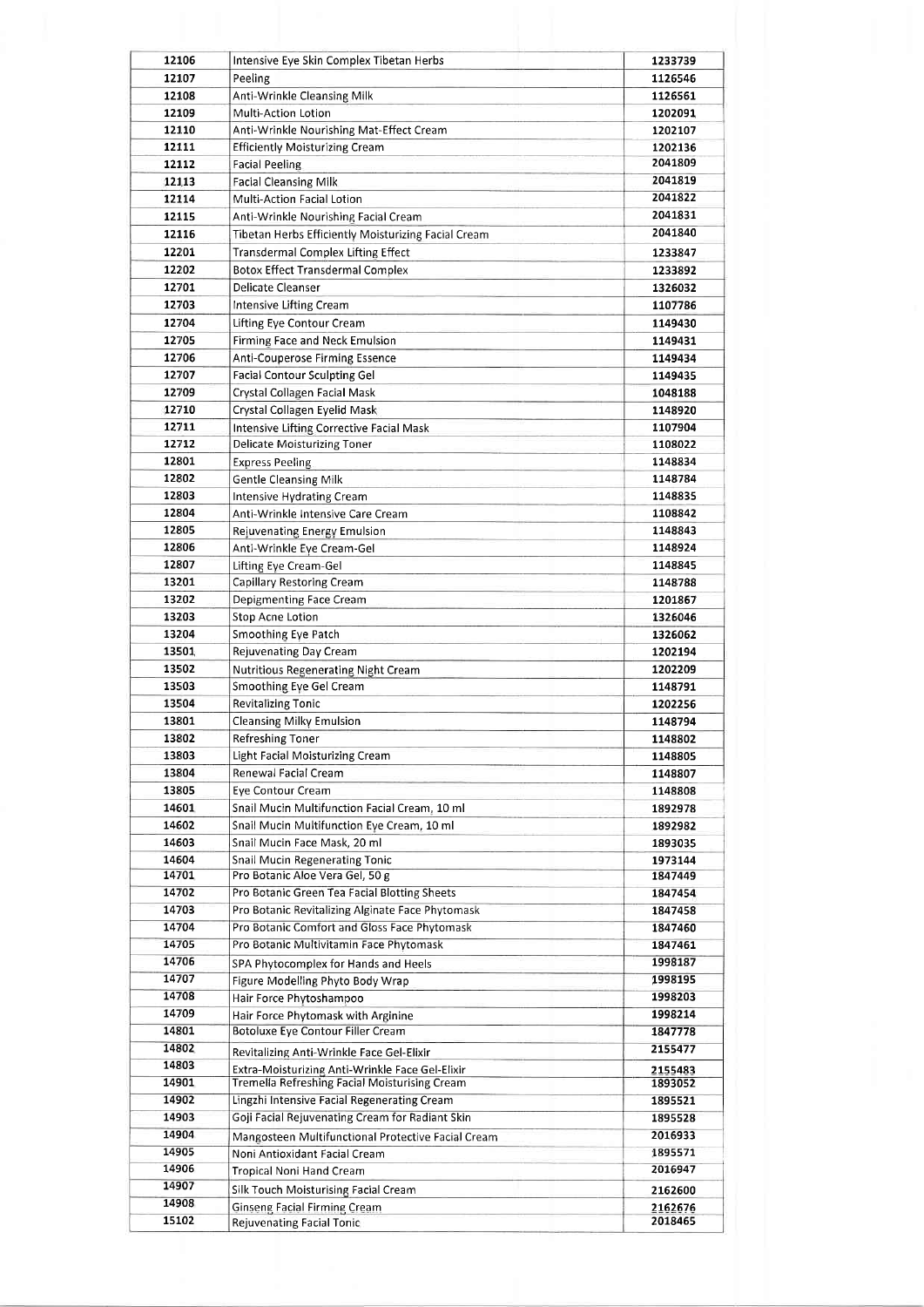| 15103 | Skin Firming and Wrinkle Smoothing Facial Cream            | 2018480            |
|-------|------------------------------------------------------------|--------------------|
| 15104 | Rejuvenating Complex Facial Cream                          | 2018484            |
| 15105 | Eye Wrinkle Smoothing Active Gel                           | 2018517            |
| 15201 | White Tea Face Cream                                       | 2416671            |
| 15202 | Argan Oil Face Cream                                       | 2416687            |
| 15203 | Cordyceps and Salvia Face Cream                            | 2402800            |
| 15204 | Ultra Gentle Cleanser                                      | 2391986            |
| 15205 | Antioxidant Facial Peel                                    | 2477503            |
| 15206 | Moisturizing Tonic Booster                                 | 2477494            |
| 15601 | Facial Cleansing and Décolletage Purifying Milk            | 2435965            |
| 15602 | <b>Cleansing Facial Lotion</b>                             | 2435977            |
| 15603 | Revitalizing Anti-Age Facial Cream                         | 2435999            |
| 15604 | Intensive Anti-Wrinkle Eye Cream                           | 2454387            |
| 15606 | CC cream                                                   | 2454398            |
| 20101 | Panax Special Anti Dandruff Shampoo and Mask               | 1326139            |
| 20102 | Nourishing Shampoo with Ginseng Root                       | 1148851            |
| 20107 | Ling Zhi Hair Strengthening Shampoo                        | 1326162            |
| 20108 | Shou Wu Hair Rejuvenating Shampoo                          | 1201886            |
| 20109 | Ling Zhi Hair Strengthening Balm                           | 1114614            |
| 20110 | Shou Wu Hair Rejuvenating Balm                             | 1149436            |
| 20111 | Guava Hair Cream-Balm                                      | 1326209            |
| 20112 | Jojoba Hair Cream-Balm                                     | 1326235            |
| 20113 | Strawberry Hair Cream-Balm                                 | 1326248            |
| 20114 | Papaya Hair Cream-Balm                                     | 1326255            |
| 20115 | Ginseng hair repair balm                                   | 1114635            |
| 20116 | Aloe Rich Glossy Volume Balm                               | 1149438            |
| 20117 | Aloe Rich Volume Up Shampoo                                | 1149439            |
| 20118 | Fruit Energy Recovery Shampoo with fruit essences          | 1201908            |
| 20119 | Crocodile Restorative Hair Mask                            | 1114643            |
| 20120 | <b>Shark Nutritive Hair Mask</b>                           | 1114654            |
| 20121 | Hair Repair Leave-in Serum<br>(capsules)                   | 1326293            |
| 20122 | Ling Zhi Hair Strengthening Balm                           | 1515424            |
| 20123 | Shou Wu Hair Rejuvenating Balm                             | 1515383            |
| 20124 | Ginseng Hair Repair Balm                                   | 1515451            |
| 20125 | Green Tea Hair Cream Balm                                  | 1581436            |
| 20126 | Pineapple Hair Cream Balm                                  | 1581442            |
| 20127 | Snake Oil Strengthening Hair Mask                          | 1581446            |
| 20128 | Jujube Hair Cream Balm                                     | 1816157            |
| 20129 | Sunny Olives Nourishing Shampoo                            | 1807519            |
| 20130 | Green Tea Shampoo for Fine Hair                            | 1807525            |
| 20131 | Jasmine Nocturne Shampoo                                   | 1847780            |
| 20133 | Rhapsody of Love Shampoo                                   | 1847782            |
| 20134 | Nourishing Shampoo with Ginseng Root                       | 1581466            |
| 20135 | Papaya Hair Cream-Balm<br>(300q)                           | 1731339            |
| 20136 | Ling Zhi Hair Rejuvenating Balm, 220 g                     |                    |
| 20137 | Shou wu hair rejuvenating balm, 220 g                      | 2181704            |
| 20138 | Ginseng Recovery Hair Balm, 500 g                          | 2181730            |
| 20139 | Shampoo Mask with Keratin for Colour-Treated Hair          | 2181781<br>2205766 |
| 20140 | Argan Oil Hair Fluid                                       | 2246832            |
| 20142 | Shampoo Mask with Keratin for Colour-Treated Hair          | 2205766            |
| 21308 | <b>Gold Ginger Shampoo</b>                                 | 1114661            |
| 21309 | Gold Ginger Hair Balm                                      | 1114761            |
| 21310 | Anti-Hair Loss Shampoo                                     | 1114806            |
| 21311 | Anti-Hair Loss Cream Balm                                  | 1114814            |
| 21315 | Anti Grey Hair Shampoo                                     | 1149022            |
| 21316 | Damage-Erasing hair Balm                                   | 1048212            |
| 21326 | Anti-Hair Loss Shampoo                                     | 1148965            |
| 21327 | Anti Grey Hair Shampoo                                     | 1148966            |
| 23401 | Hair Growth Activator Shampoo                              | 1114852            |
| 23402 | Hair Growth Activator Mask                                 | 1148927            |
| 23403 | Hair Growth Activator Tonic                                | 1114866            |
| 24302 | Soap Nut Shampoo                                           |                    |
| 25106 | Shampoo, 200 ml                                            | 1581450            |
| 30101 | Natural Veil Crystal Body Deodorant                        | 2022105            |
| 30103 |                                                            | 1047858            |
| 30104 | Jian Kang Cosmetic Phytopatch                              | 1218562            |
| 30107 | Wutong Cosmetic Patch<br><b>Summer Peach Shower Mousse</b> | 1194762            |
| 30108 | African Mango Shower Mousse                                | 1202639            |
|       |                                                            | 1202654            |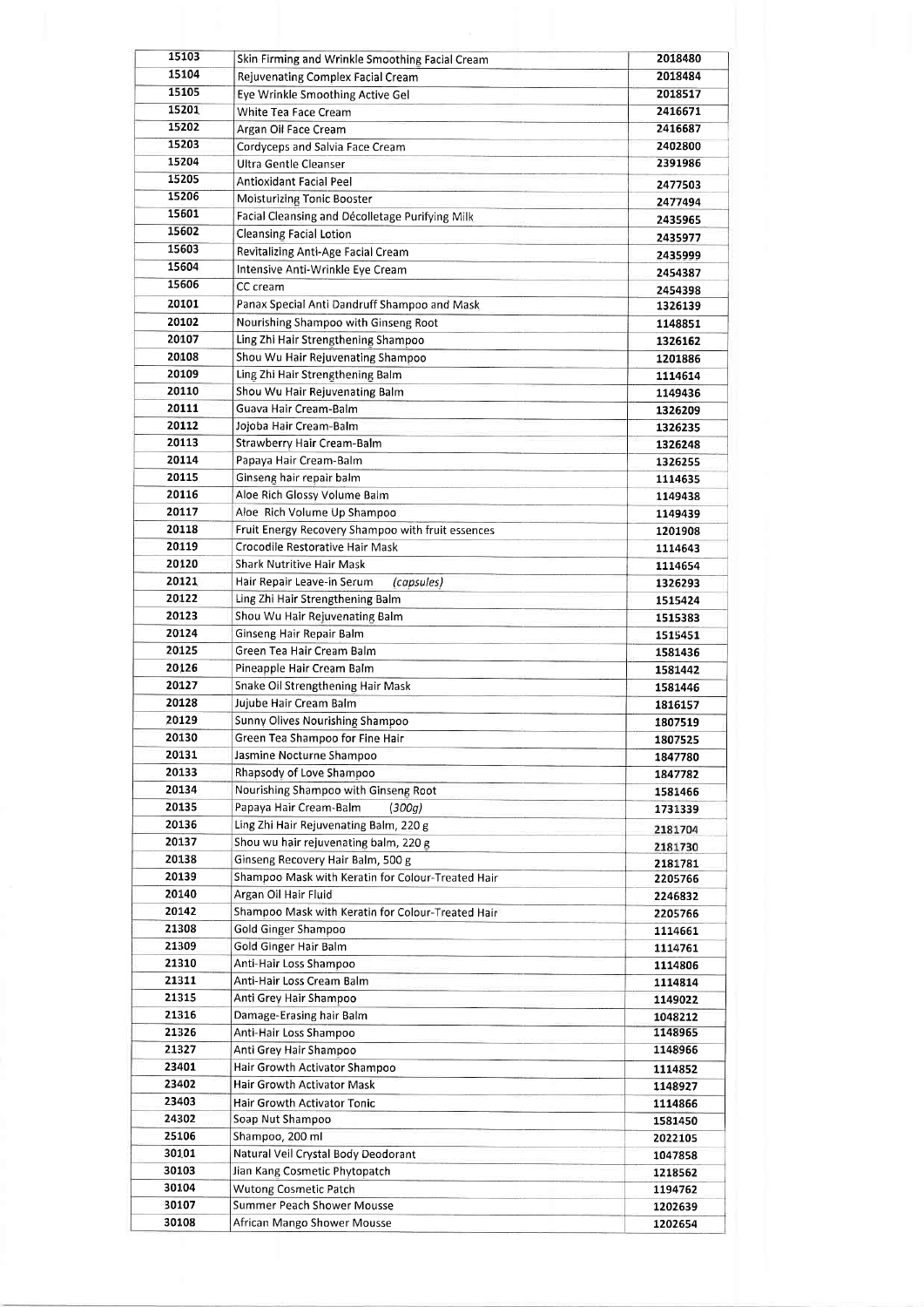| 30109 | Juicy Kiwi Shower Mousse                      | 1202336 |
|-------|-----------------------------------------------|---------|
| 30113 | Tie Gao Phyto Patch                           | 1204013 |
| 30114 | Zhui Feng Phyto Patch                         | 1233474 |
| 30115 | Natural Alunite and Sage Body Deodorant Spray | 2328244 |
| 30116 | Yaoshen Phyto Patch                           | 1326322 |
| 30119 | Dong Feng Phyto Patch                         | 1233499 |
| 30123 | Mixed Berries Exfoliating Shower Gel          | 1895830 |
| 30133 | Silver Shower Gel for Men                     | 2328221 |
| 30201 | Lemon Peeling                                 | 1149440 |
| 30203 | Milk Peeling                                  | 1149441 |
| 30204 | <b>Cucumber Peeling</b>                       | 1149442 |
| 30205 | <b>Grape Peeling</b>                          | 1202876 |
| 30206 | Pomegranate Peeling                           | 1203308 |
| 30207 | Olive Peeling                                 | 1202409 |
| 30208 | Peach Peeling                                 | 1202432 |
| 30209 | <b>Apple Peeling</b>                          |         |
| 30210 | Anti-Cellulite Chili Pepper Salt              | 1203320 |
| 30211 | Anti-Cellulite Chili Cream                    | 1048237 |
| 30212 | Chili Pepper Model Mask                       | 1148932 |
| 30213 |                                               | 1048244 |
| 30214 | Honey Peach Body Salt                         | 1149444 |
|       | Lavender Body Salt                            | 1149445 |
| 30215 | Green Tea Body Salt                           | 1114869 |
| 30216 | Rose Body Salt                                | 1149446 |
| 30221 | Honey Peach Body Salt                         | 1219388 |
| 30222 | Grapefruit Body Salt                          | 1895928 |
| 30223 | Dead Sea Crystals Body Salt                   | 2117463 |
| 30246 | Lemon Peeling                                 | 1752384 |
| 30247 | Milk Peeling                                  | 1752388 |
| 30248 | <b>Cucumber Peeling</b>                       | 1752392 |
| 30249 | <b>Grape Peeling</b>                          | 1522178 |
| 30250 | Pomegranate Peeling                           | 1522256 |
| 30251 | Olive Peeling                                 | 1522264 |
| 30252 | Peach Peeling                                 | 1522269 |
| 30253 | <b>Apple Peeling</b>                          | 1690480 |
| 30254 | Dead Sea Salt Body Mask                       | 1814032 |
| 30255 | Volcanic Ash Body Mask                        | 1814036 |
| 30256 | Anti-Cellulite Lypolytic Gel                  | 2286051 |
| 30257 | Citrus Aroma Shower Slim Gel                  | 2307850 |
| 31104 | Snake Skin and Oil Peeling                    | 1493571 |
| 31105 | Snake Oil Peeling                             | 1218431 |
| 32501 | <b>Bust Beauty Mask</b>                       | 1148955 |
| 32502 | <b>Bust Beauty Cream</b>                      | 1148956 |
| 32503 | Transdermal Anti-Cellulite Patch              | 1148958 |
| 32504 | Lipo Reduction Complex                        | 1148960 |
| 32505 | Body Shaping Cream with Da Huang Extract      | 1148962 |
| 32506 | Bath Phyto Salt                               | 1188892 |
| 32507 | Ginger Salt Body Gommage                      | 1326340 |
| 32601 | Aloe Shower Cream                             | 1149489 |
| 32602 | Sunny Olives Shower Cream                     | 1149505 |
| 32603 | Silk Rose Body Lotion                         | 1149512 |
| 32604 | Sunny Olives Cream-Milk                       | 1149521 |
| 32605 | Sweet Dream Bath Foam                         |         |
| 32606 | Rose Petals Body Salt Scrub                   | 1188912 |
| 32607 | Strawberry Shake Body Salt Scrub              | 1456022 |
| 32608 | Royal Jasmine Body Salt Scrub                 | 1191377 |
| 32609 | Magical Olive Body Salt Scrub                 | 1202468 |
| 32610 | Alpine Lavender Body Salt Scrub               | 1191387 |
| 32611 | Fresh Lemon Body Salt Scrub                   | 1218465 |
| 32612 |                                               | 1194804 |
|       | Mint Splash Body Salt Scrub                   | 1218481 |
| 32613 | Seaweed Body Salt Scrub                       | 1123144 |
| 32614 | Green Tea Body Salt Scrub                     | 1149052 |
| 32615 | Milky Blues Body Salt Scrub                   | 1194873 |
| 32616 | Oriental Sandal Body Salt Scrub               | 1456070 |
| 32617 | Ginseng Body Care Salt                        | 2336128 |
| 32618 | Seaweed Body Care Salt                        | 2336325 |
| 32619 | Active Ginseng Body Cream                     | 2477455 |
| 32620 | Rich Seaweed Body Cream                       | 2477432 |
| 32708 | Anti-Cellulite Firming Body Gel               | 1149896 |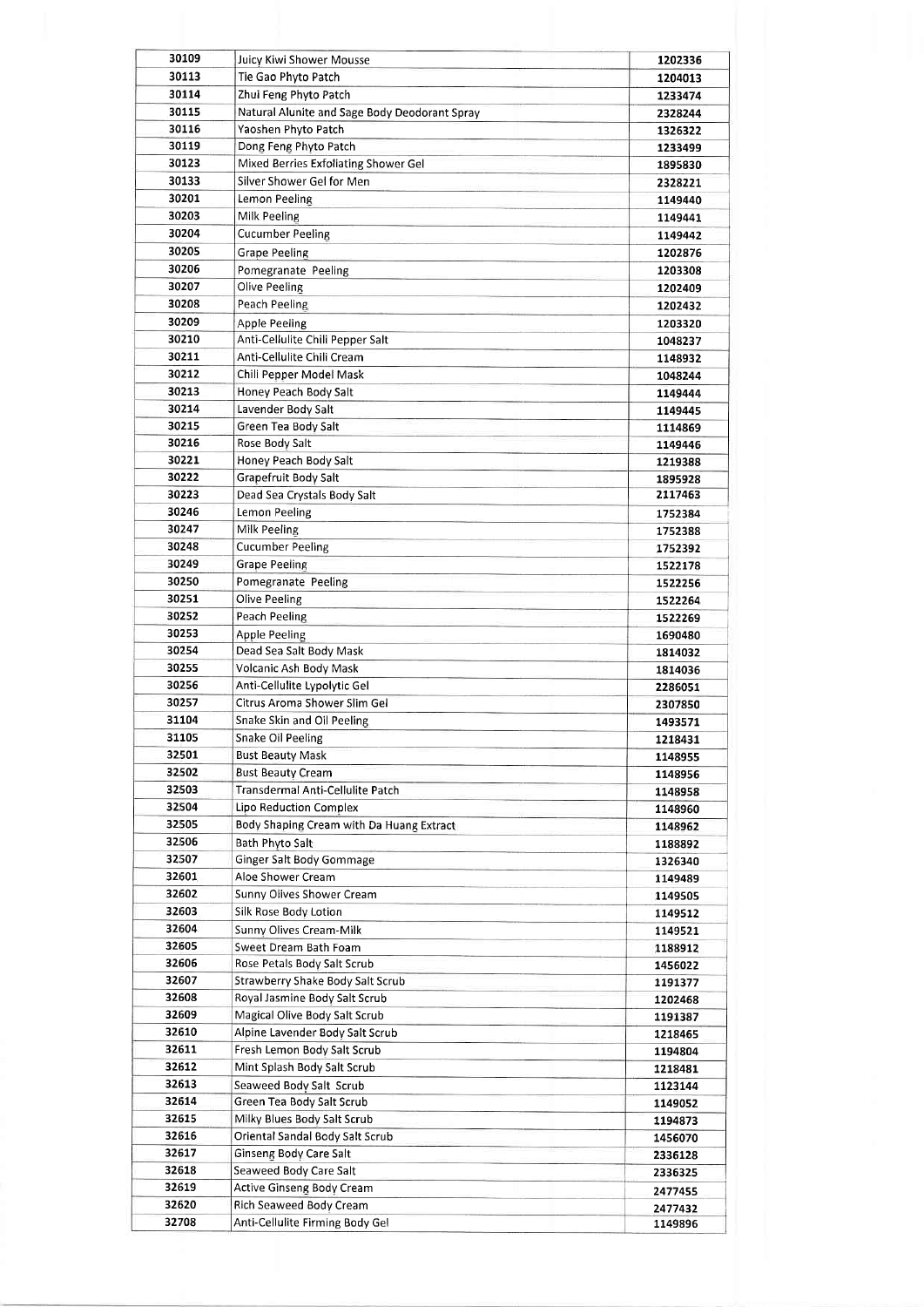| 33701          | Mandarin Dessert Shower Gel                              | 1202588            |
|----------------|----------------------------------------------------------|--------------------|
| 33702          | Morning Coffee Shower Gel                                | 1202601            |
| 33703          | Chocolate Fantasy Shower Cream Gel                       | 1203726            |
| 33704          | Apple Pie Shower Cream Gel                               | 1202613            |
| 33705          | Mandarin Dessert Body Souffle                            | 1459699            |
| 33706          | Morning Coffee Body Souffle                              | 1459708            |
| 33707          | Chocolate Fantasy Body Souffle                           | 1459715            |
| 33708          | Apple Pie Body Souffle                                   | 1459725            |
| 34401          | Altai Sacral Ortophyt Body Massage Gel                   | 1847786            |
| 40101          | Milk Hand Care Cream                                     | 1123344            |
| 40102          | Aloe Vera Repairing Hand Cream                           | 1149914            |
| 40103          | Sheep Embryo Essence Hand Cream with Aloe Vera           | 1218516            |
| 40104          | Sheep Placenta and Pearl Hand Cream                      | 1218537            |
| 40105          | Nourishing Moistening Hand Cream with Sheep Milk         | 1149927            |
| 40106          | Ling-Chi Rejuvenating Hand Cream                         | 1123350            |
| 40107<br>40108 | <b>Intensive Hand Care</b>                               | 1326356            |
|                | <b>Warming Foot Cream</b>                                | 1149054            |
| 40109<br>40110 | <b>Sunny Olives Hand Cream</b><br>Sweet Lemon Hand Cream | 1123363            |
| 40111          | Golden Ginseng Hand Cream                                | 1123367            |
| 40112          | Seaweed Hand Cream                                       | 1581452            |
| 40113          | Hydrobalance Cosmetic Gel Socks                          | 1581453<br>2053989 |
| 40114          | Hydrobalance Cosmetic Gel Gloves                         | 2054003            |
| 40118          | Banana Mineral Salt Scrub for Hands and Feet             | 2435842            |
| 40126          | Nourishing Hand Cream for Men                            | 1149056            |
| 41101          | Snake Oil Foot Cream                                     | 1201056            |
| 41102          | Snake Oil Hand Cream                                     | 1123380            |
| 41103          | Snake Oil Repairing Foot Cream                           | 1149057            |
| 41104          | <b>Preventive Foot Cream</b>                             | 1149059            |
| 41105          | Snake Oil Repairing Foot Cream                           | 2093394            |
| 41106          | Snake Oil Preventive Foot cream                          | 2093469            |
| 41314          | Feet Detoxifying Patch                                   | 1148964            |
| 41320          | Tea Tree Foot Phyto Salt                                 | 1123430            |
| 41321          | Lavender Foot Phyto Salt                                 | 1123465            |
| 41322          | Chinese Herbs Foot Phyto Salt                            | 1123480            |
| 41326          | <b>Tourmaline Detoxifying Feet Mask</b>                  | 1817927            |
| 41327          | Rosemary and Propolis Foot-Care Cream                    | 2284177            |
| 42301          | <b>Herbal Tonic Foot Bath</b>                            | 1148965            |
| 42302          | Warming Jeely Foot Bath                                  | 1234736            |
| 42303          | Refreshing Jeely Foot Bath                               | 1148966            |
| 43103          | Slaviton Foot Phytogel                                   | 1201082            |
| 43301          | Soft Touch Hand Care Set 01, 02, 03                      | 1483576            |
| 43301          | Soft Touch Hand Care Set 02, 03, 04                      | 1234660            |
| 44402          | Slaviton Foot Phytogel                                   | 1772177            |
| 44410          | <b>Buckthorn Nourishing Hand Cream</b>                   | 2284186            |
| 44411          | Slaviton Soothing Hand Cream                             | 2284199            |
| 44412          | Meadow Grass Complex Hand and Foot Cream                 | 2284212            |
| 44605          | Snail Mucin Rejuvenating Booster-Cream for Hands         | 2162623            |
| 50101          | Green Tea Cream Mask                                     | 1148967            |
| 50102          | <b>Tomato Cream Mask</b>                                 | 1148969            |
| 50103          | <b>Blueberry Cream Mask</b>                              | 1148970            |
| 50104          | Grape Cream Mask                                         | 1148971            |
| 50105<br>50106 | Loquat Cream Mask<br>Peach Rehydrating Cream-Mask        | 1148972            |
| 50107          | Sinowilsonia Refreshing Cream-Mask                       | 1148973            |
| 50108          | Galanthus Clarifying Cream-Mask                          | 1148996            |
| 50109          | Aloe Moisturizing Cream-mask                             | 1149000            |
| 50110          | <b>GLACIER WATER Refreshing Cream Mask</b>               | 1149002<br>1149003 |
| 50111          | Marine Elixir Repairing Cream-Mask                       | 1149004            |
| 50112          | Calla Soothing Cream-Mask                                | 1149005            |
| 50113          | Seaweed Face Mask                                        | 1998245            |
| 50141          | 24-Carat Face and Neck Mask                              | 1234019            |
| 50142          | Silk Face and Neck Mask                                  | 1234066            |
| 50201          | Aloe Film Mask                                           | 1124483            |
| 50202          | Placenta Film Mask                                       | 1218585            |
| 50221          | Wheat Germ Nourishing Modelling Mask                     | 1149307            |
| 50222          | Green Tea Antioxidant Modelling Mask                     | 1149308            |
| 50223          | Placenta Powder Mask                                     | 1149311            |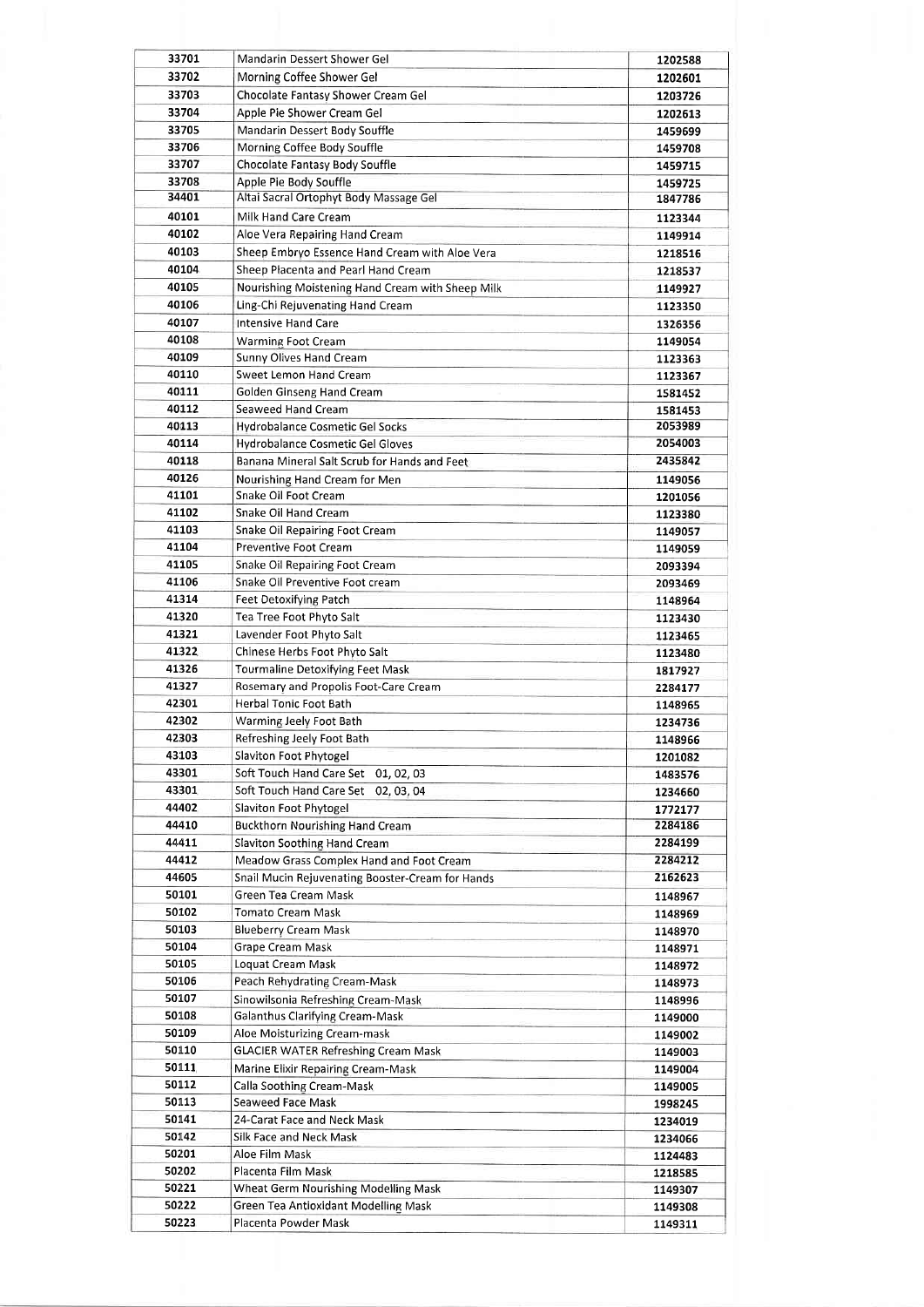| 50224          | Water Soluble Pearl Powder Mask                                       | 1048252            |
|----------------|-----------------------------------------------------------------------|--------------------|
| 50241          | Seaweed Waist Shaping Mask                                            | 1149007            |
| 50242          | Seaweed Bust Firming Mask                                             | 1149010            |
| 51401          | Anti-wrinkle Mask for Skin around Eyes with 100% Collagen             | 1234110            |
| 51402          | Placental Eye Mask with Shark Oil and Olive Leaves Extract            | 1234153            |
| 51403          | Rejuvenating Mask or Face and Neck with Fruit Acids                   | 1234191            |
| 51404          | Placental Collagen Mask for Face and Neck with Biogold                | 1358701            |
| 51405          | Placental Collagen Mask for Face and Neck with Red Caviar Extract     | 1220209            |
| 51406          | Smoothing Mask for Face after Party                                   | 1220231            |
| 51407          | Placental Collagen Nourishing Hand Mask                               | 1220247            |
| 51408          | Mask for Neck and Face with Extract of Bird's Nest and Pearl Powder   | 1220259            |
| 51409          | Collagen Mask for Face and Neck with Ginseng Extract                  | 1234264            |
| 52901          | Hyaluronic Acid Hydro Intensive Face and Neck Mask                    | 1124431            |
| 52902          | Lingzhi Revitalizing Face and Neck Mask                               | 1233546            |
| 52903          | Q10 Intensive Rejuvenating Face and Neck Mask                         | 1204047            |
| 52904          | Mineral Complex Regenerating Face and Neck Mask                       | 1233569            |
| 52905          | Vitamin C Clarifying Face and Neck Mask                               | 1204065            |
| 52906          | Lotus Rejuvenating Tonic Mask                                         | 1124834            |
| 52907          | Pearl Vibrant Beauty Face and Neck Mask                               | 1204124            |
| 52908          | Royal Jelly and Propolis Nourishing Face and Neck Mask                | 1233595            |
| 52909          | <b>Osmantus Moisturizing Facial Mask</b>                              | 1816580            |
| 52910          | Immortelle Smoothing Facial Mask                                      | 1817128            |
| 54101          | <b>Active Oxigen Face and Neck Mask</b>                               | 1149312            |
| 54102          | Grape Seed Face and Neck Mask                                         | 1149318            |
| 54103          | Wine Therapy Facial Beauty Mask                                       | 2391943            |
| 54104          | Ocean Seaweed Facial Beauty Mask                                      | 2391969            |
| 54105          | Eastern Pomegranate Facial Beauty Mask                                | 2391973            |
| 55501          | Date Night à la Française Facial Mask                                 | 2402776            |
| 55605          | Face, Neck and Décolletage Rejuvenating Cream Mask                    | 2454424            |
| 60140<br>60141 | Liquid Calcium Tooth Gel                                              | 1218607            |
| 60142          | Natural Bamboo Salt Tooth Gel<br>Natural Oceanic Pearl Tooth Paste    | 1218628            |
| 60143          | <b>ProDental Tooth Paste</b>                                          | 1218652            |
| 60144          |                                                                       | 1218681            |
| 60146          | Green Tea & Sanchi Ginseng Tooth Paste<br>Extra White PRO Tooth Paste | 2092859            |
| 60147          | ProDental Junior Gel Tooth Paste                                      | 2162647<br>2245184 |
| 63104          | Soft Gel for Delicate Care                                            | 1203828            |
| 64404          | Gentle Gel for Delicate Care                                          | 1801114            |
| 65502          | Bikini Comfort Intimate Care Gel                                      | 2435855            |
| 70107          | GREEN FRESH Eau de Parfum                                             | 1148852            |
| 70110          | Absolute Lady Eau de Parfum                                           | 1149013            |
| 70111          | Crystal Love Eau de Parfum                                            | 1148854            |
| 70112          | Dominance Eau de Parfum                                               | 1149014            |
| 70113          | My Angel Eau de Parfum                                                | 1149017            |
| 70114          | POWER Eau de Parfum                                                   | 1149019            |
| 70135          | Green Fresh Eau De Toilette                                           | 2159573            |
| 70136          | Absolute Lady Eau De Toilette                                         | 2159587            |
| 70138          | My Angel Eau De Toilette                                              | 2159592            |
| 70139          | Power Eau De Toilette                                                 | 2159598            |
| 70140          | Joss Eau De Toilette                                                  | 2159602            |
| 701,42         | Essence Woman Eau De Parfum                                           | 2298091            |
| 70143          | Royal Scent Woman Eau De Parfum                                       | 2298108            |
| 70144          | Royal Scent Man Eau De Parfum                                         | 2298123            |
| 70145          | Candy Heaven Eau De Parfum                                            | 2298147            |
| 80107          | Face Gloss                                                            | 1149346            |
| 80109          | Lips and Eyes Pencil                                                  | 1149357            |
| 80110          | Glamour Lip Gloss                                                     | 1667927            |
| 80111          | Stylish Tricolor Diamond Glow Make Up                                 | 1219316            |
| 80112          | Fruit Lip Balm                                                        | 1219078            |
| 80115          | <b>Allure Lipstick</b>                                                | 1234498            |
| 80116          | Retractable Eye and Lip Liner                                         | 1719560            |
| 80117          | Natura Lux Lipstick, tones 01-12                                      | 1847789            |
| 80118          | Set of Lipstick Testers, 16 pcs.                                      | 2116748            |
| 80119          | Set of Lipstick Testers, 13 pcs.                                      | 2116789            |
| 80120          | Natura Lux Set of Lipstick Testers, 11 pcs.                           | 2116812            |
| 80121          | Growth Factor Mascara                                                 | 2135948            |
| 80202          | Lipstick                                                              | 1326386            |
| 80203          | Mascara                                                               | 1219182            |